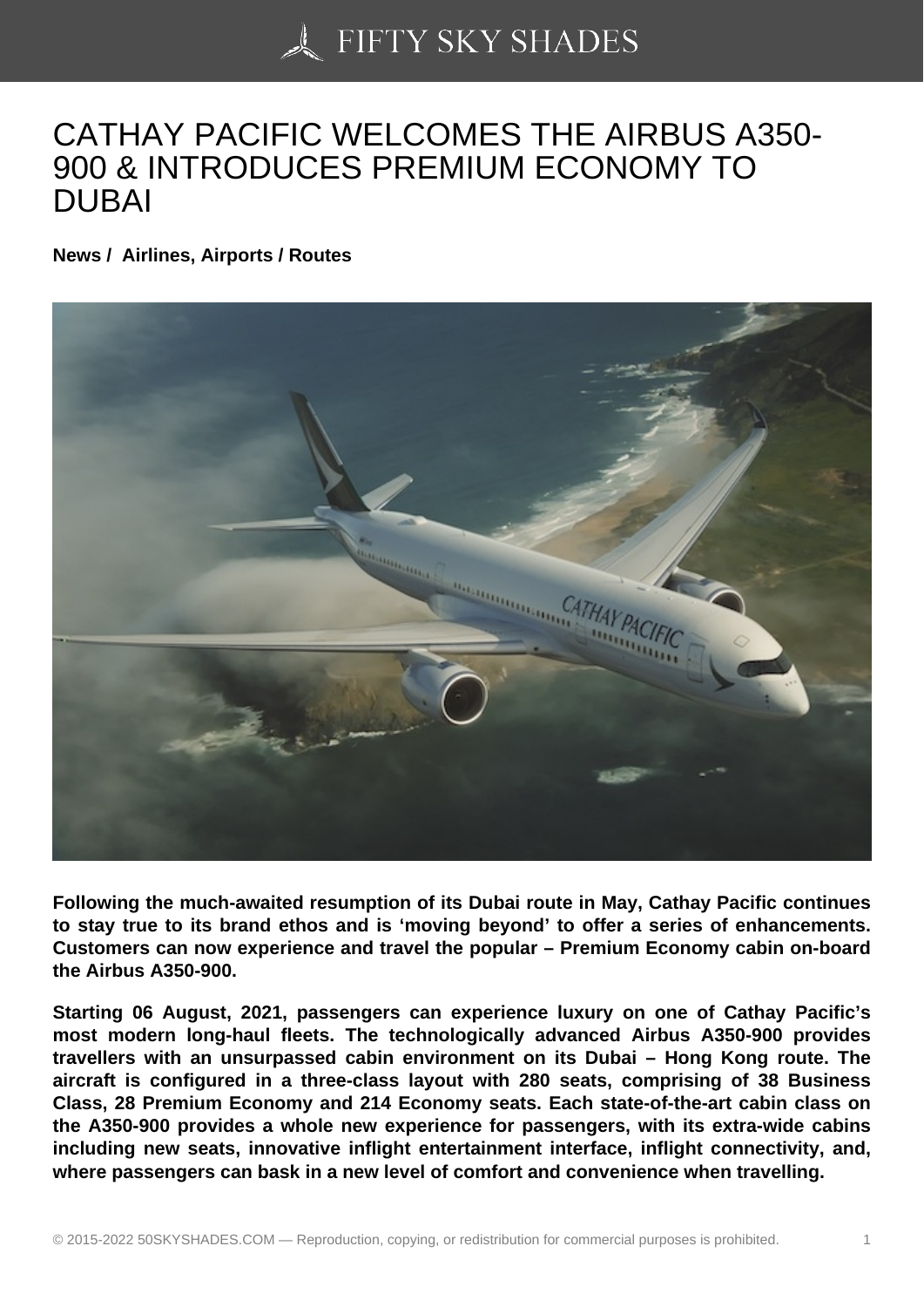"We are thrilled to not only announce the operation of the Airbus A350-900 to the UAE, which will allow us to cater to the wider cargo and passenger demand, but also the introduction of a brand new cabin class on this route," Vishnu Rajendran, Area Manager, Middle East, said. "Given the current situation, we would like to give our customers a choice to travel in a more spacious cabin, while also providing a premium product with features such as an immersive inflight entertainment system, LED mood lighting, 50 per cent quieter cabins, as well as Wi-Fi connectivity, enabling our guests to have a luxurious and worry-free travel experience."

## **Comfort and well-being taken to a new level in Premium Economy Class**

The highly anticipated Premium Economy Class comes with more space and comfort. All Premium Economy seats on the Airbus A350-900 are equipped with a full-length leg-rest, leather-padded footrests,



retractable armrest that can be adjusted. The seats also boast of a generous recline of nine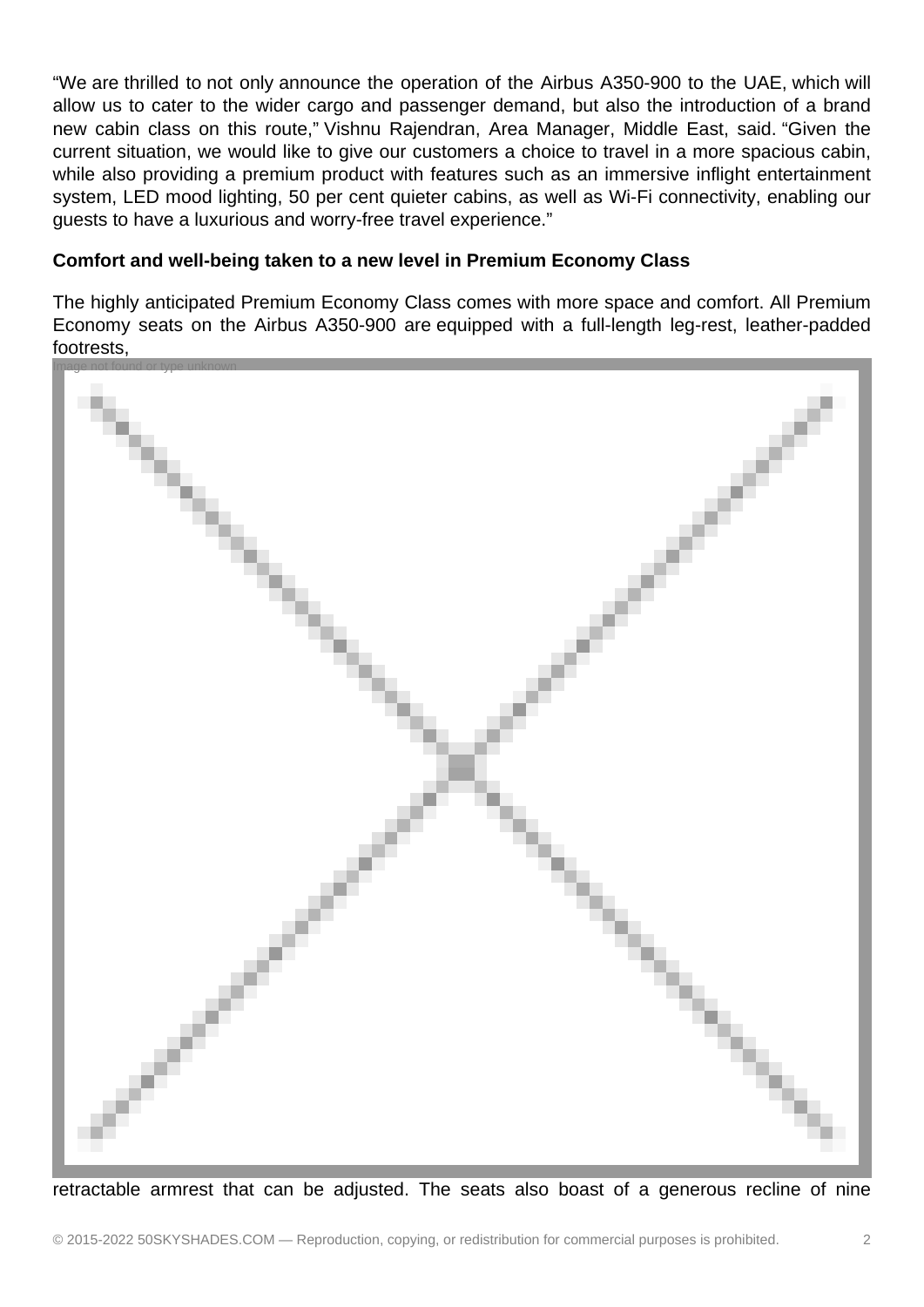The cabin incorporates a raft of useful features making the journey more enjoyable. The dimmable personal reading light, slide-out cocktail table, larger meal table, in-seat power outlet, and an amenity storage on each seat, heightens a customer's experience providing a personalised service throughout their journey.

Cathay Pacific believes in providing its customers with a safe travel experience and unparalleled services. In addition to the comprehensive safety measures taken under the airline's Cathay Care initiative, customers travelling in Premium Economy Class can further take advantage of a spacious cabin with fewer seats. The cabin offers a total of 28 seats in a 2-4-2 cabin layout. Travellers can enjoy a seamless journey with dedicated check-in counters, priority [boarding, and](https://www.cathaypacific.com/cx/en_AE/flying-with-us/cathaycare.html) generous baggage allowance. Additionally, customers can also avail of special prices to undergo RT- PCR tests when they travel with Cathay Pacific, thus enabling them to travel with ease.

Furthermore, UAE residents and visitors can make the most of thei[r travels with](https://www.cathaypacific.com/cx/en_AE/offers/collection/special-testing-rates-from-dubai-origin-dubai.html) convenient connections to Hong Kong and onwards across Cathay Pacific's network on-board its youngest fleet.

Fuelling a greener future

In line with the Cathay Pacific's effort to add younger, more fuel-efficient aircraft to its fleet, the airline has deployed the Airbus A350 across selected long-haul routes. The A350 series of aircrafts brings together the very latest in aerodynamics, innovative technology and design which not only improves passenger comfort, but also the fuel-efficiency, effectiveness and operational performance of the aircraft.

The Airbus A350 is a lighter aircraft with a lower fuel burn, which also employs the latest generation of Rolls Royce Trent XWB engines that produces 25 per cent lower carbon emissions. Not only is this beneficial for the airline to attain major improvement in efficiency for long-haul routes, but benefits the environment, with less GHG emissions coupled with a diminished noise footprint.

Travellers are encouraged to adhere to all safety norms as well as check the latest government and travel restrictions in their country of origin and destination.